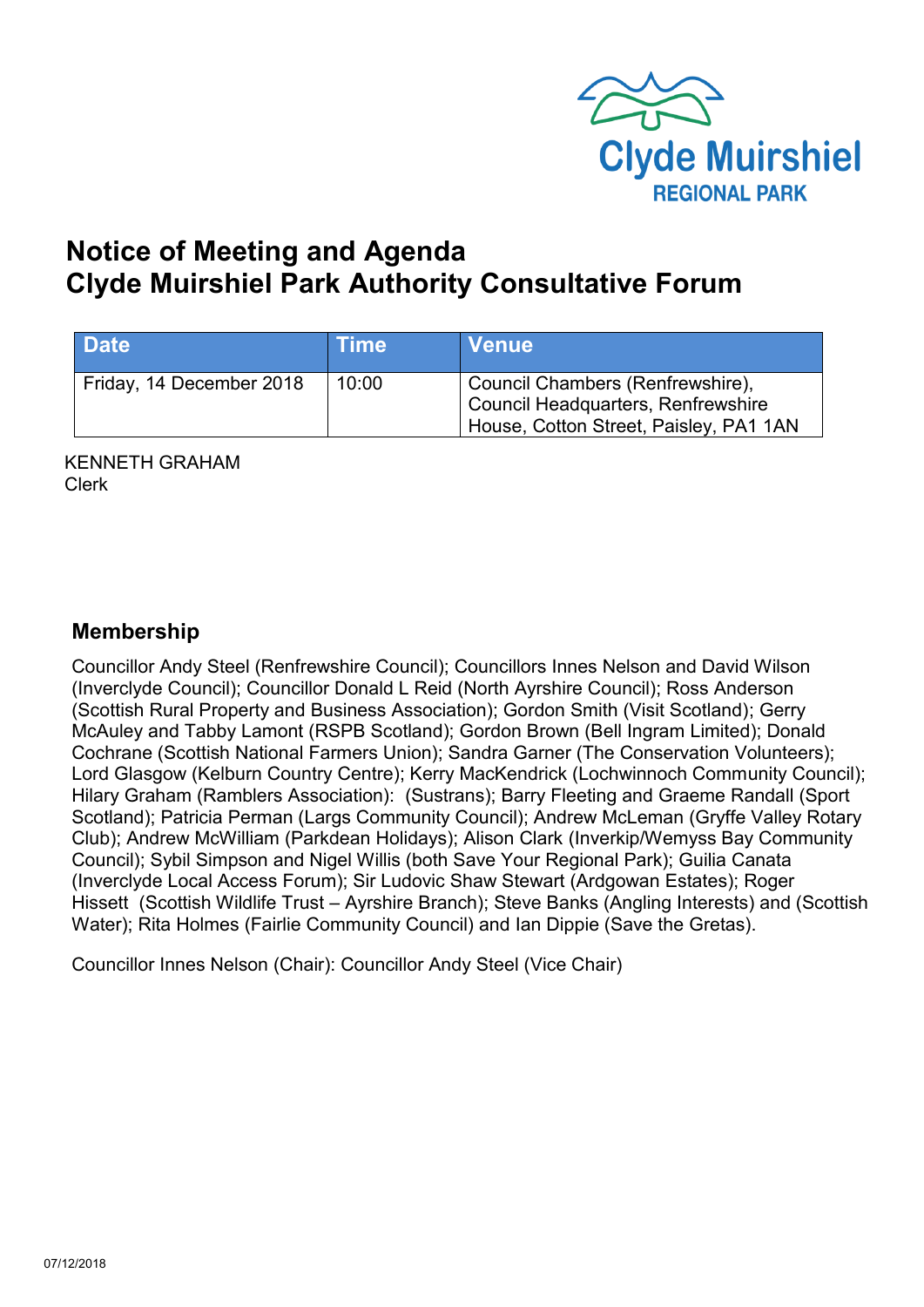# **Further Information**

This is a meeting which is open to members of the public.

A copy of the agenda and reports for this meeting will be available for inspection prior to the meeting at the Customer Service Centre, Renfrewshire House, Cotton Street, Paisley and online at <http://renfrewshire.cmis.uk.com/renfrewshire/CouncilandBoards.aspx> For further information, please either email [democratic-services@renfrewshire.gov.uk](mailto:democratic-services@renfrewshire.gov.uk) or telephone 0141 618 7112.

#### **Members of the Press and Public**

Members of the press and public wishing to attend the meeting should report to the customer service centre where they will be met and directed to the meeting.